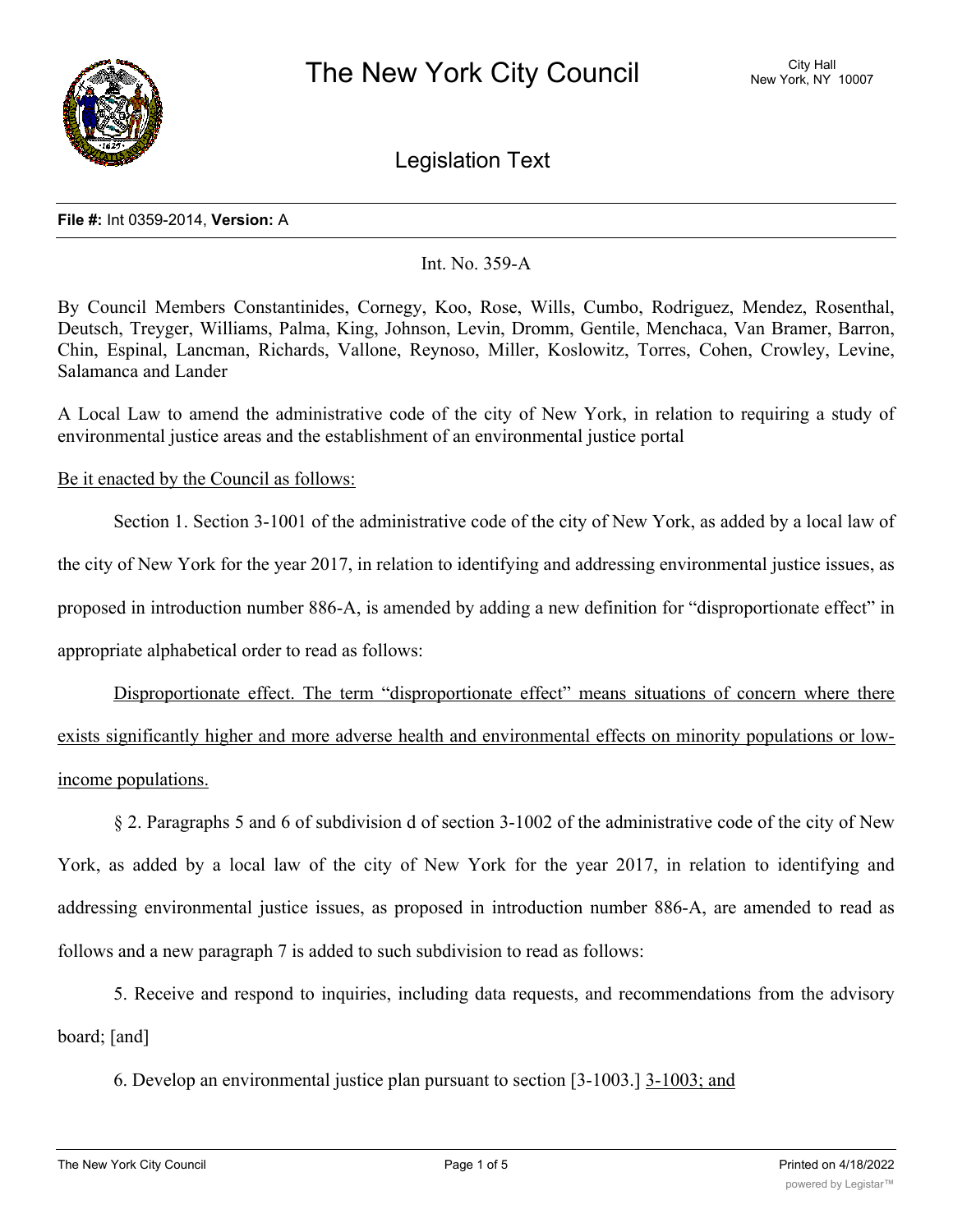7. Conduct a study of environmental justice areas pursuant to section 3-1007.

§ 3. Subparagraphs (e) and (f) of paragraph 1 of subdivision a of section 3-1003 of the administrative code of the city of New York, as added by a local law of the city of New York for the year 2017, in relation to identifying and addressing environmental justice issues, as proposed in introduction number 886-A, are amended to read as follows and a new subparagraph  $(g)$  is added to such paragraph to read as follows:

(e) Methods for promoting equitable distribution of and access to environmental benefits; [and]

(f) Methods for improving research and data collection relating to human health and the environment; and

(g) Recommendations for legislation, policy, budget initiatives and other measures the city can take, either acting alone or in collaboration with other organizations or governmental entities, to (i) mitigate or, to the extent possible, eliminate the disproportionate effects identified in the study required by section 3-1007 and (ii) increase utilization of renewable energy sources and energy efficiency measures in environmental justice areas.

§ 4. Chapter 10 of title 3 of the administrative code of the city of New York, as added by a local law of the city of New York for the year 2017, in relation to identifying and addressing environmental justice issues, as proposed in introduction number 886-A, is amended by adding a new section 3-1007 to read as follows:

§ 3-1007 Environmental justice study and portal. a. 1. By no later than December 31, 2018, and by December 31 in every fifth year thereafter, the interagency working group, with the cooperation of all relevant agencies, shall (i) conduct a study which shall identify and describe opportunities for and means of promoting environmental justice in the city, (ii) submit a report to the mayor and the speaker of the council on the findings of such study, and (iii) make a copy of such report publicly available online. Such study shall, at a minimum, evaluate and set forth the following:

(a) The locations and boundaries of environmental justice areas;

(b) A description of environmental justice concerns that may affect environmental justice areas and, for each such concern, (i) identify locations within the city experiencing such concern, if such locations can be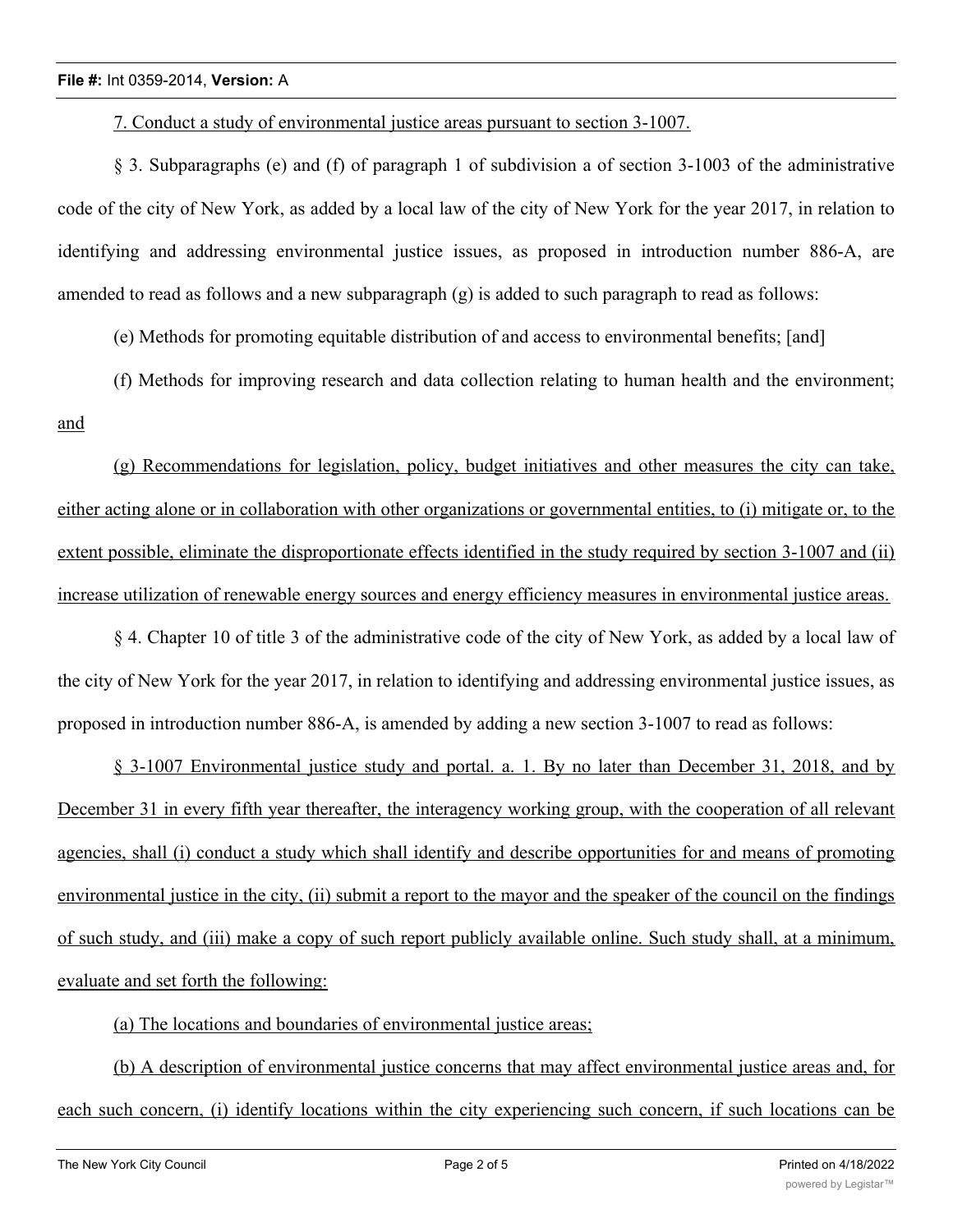reasonably determined, and (ii) propose data collection, research, or analysis that may be undertaken by a city agency to identify locations within the city experiencing the environmental justice concern;

(c) An estimate of the current federal, state and local investment per capita in utilization of renewable energy sources in environmental justice areas as compared to an estimate of such investment per capita for all parts of the city located outside such areas;

(d) A description of barriers to meaningful participation in environmental decision-making affecting residents of environmental justice areas;

(e) Existing city programs and processes that advance environmental justice goals and may be used by the public to participate in city agency decision-making;

(f) Existing city programs and processes that allow for public engagement with and participation in decisions made by city agencies regarding siting facilities and infrastructure;

(g) Existing city programs, policies, activities and processes that may otherwise implicate environmental justice concerns;

(h) Changes that may be made to existing city programs and policies to facilitate participation by populations in environmental justice areas in decision-making that implicates environmental justice concerns; (i) Available data relating to environmental factors, including but not limited to air and water quality, the location and attributes of infrastructure owned, maintained and operated by the city, and concentrations of violations of city environmental regulations, that may reflect environmental problems in environmental justice areas; and

(j) Environmental justice programs proposed or being implemented in other municipalities or states within the United States.

2. Before commencing such environmental justice study, the interagency working group shall present a proposed design and scope for such study to the advisory board, which shall return its recommendations or comments within 30 days. The interagency working group shall include in the final design and scope for such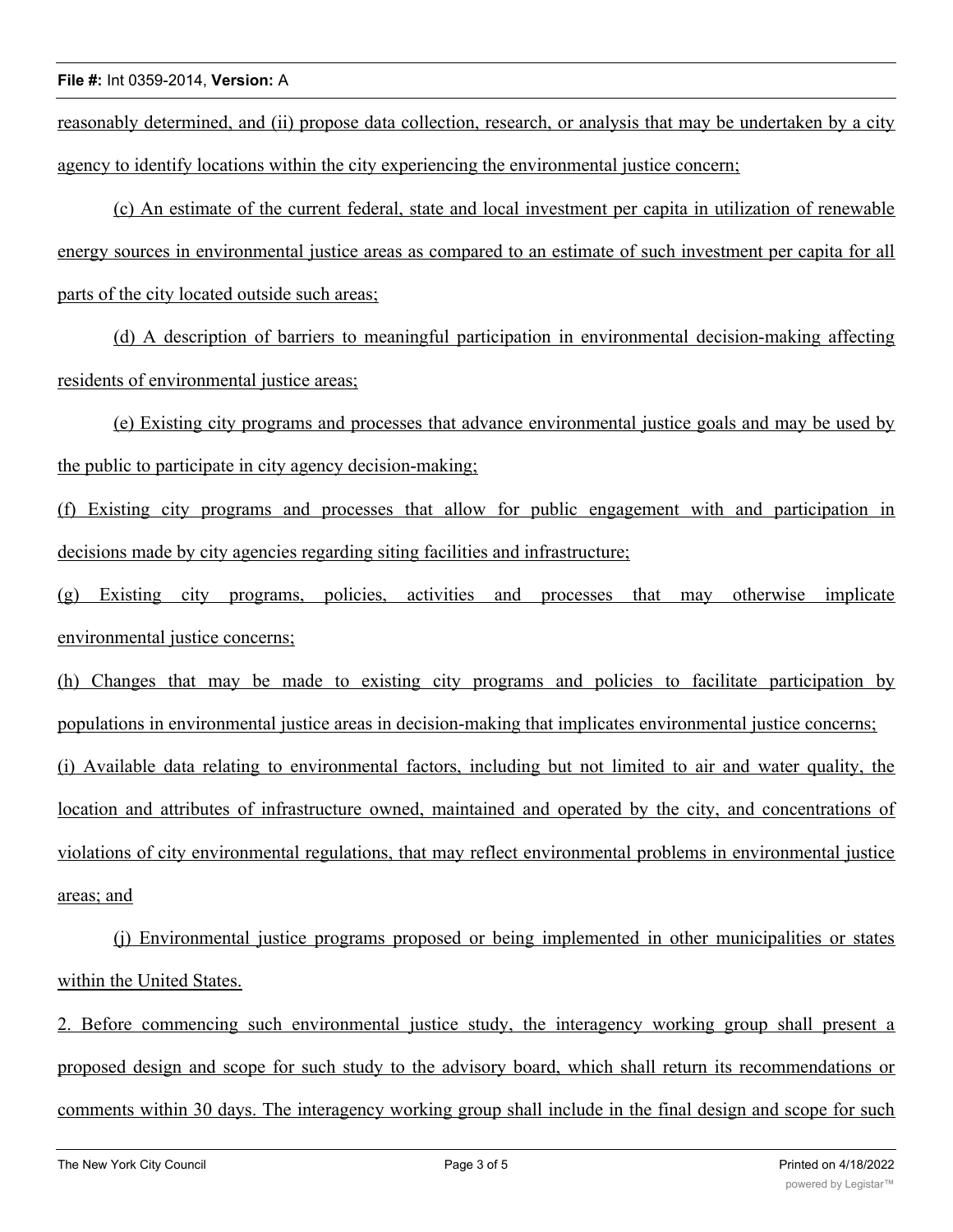### **File #:** Int 0359-2014, **Version:** A

study such working group's responses to all recommendations or comments submitted by such board and shall present to the advisory board and make publicly available online the final design and scope for the environmental justice study before commencing such study.

3. Before finalizing the environmental justice study, the interagency working group shall present such study in draft form to the advisory board, which shall return its recommendations or comments within 60 days. The interagency working group shall include in the final environmental justice study responses to all recommendations or comments submitted by such board.

b. By no later than June 30, 2019, the interagency working group, with the cooperation of all relevant agencies, shall make publicly available online an interactive map that can be used to (i) view the location and boundaries of environmental justice areas; (ii) view the location of facilities and infrastructure identified pursuant to subparagraph (c) of paragraph 1 of subdivision d of section 3-1002, except where identifying the location of such facility or infrastructure would pose a security risk; and (iii) search for such facilities and infrastructure by address, zip code, council district, community district and type of environmental concern. The interagency working group shall thereafter update such map as needed to reflect changes in such data.

c. By no later than December 31, 2018, the office of long-term planning and sustainability, or such other office or agency as the mayor may designate, in consultation with the department of environmental protection, the department of health and mental hygiene and other relevant agencies, shall create and maintain an environmental justice portal on the city's website that provides easy access to the following resources:

1. Data, maps and other information from city, state and federal sources, and from other relevant sources, relating to environmental justice concerns;

2. Any study or plan published by the city relating to environmental justice concerns;

3. Agency programs that promote environmental justice and foster community engagement with and participation in agency decision-making that implicates environmental justice concerns; and

4. New York state and federal programs that promote environmental justice.